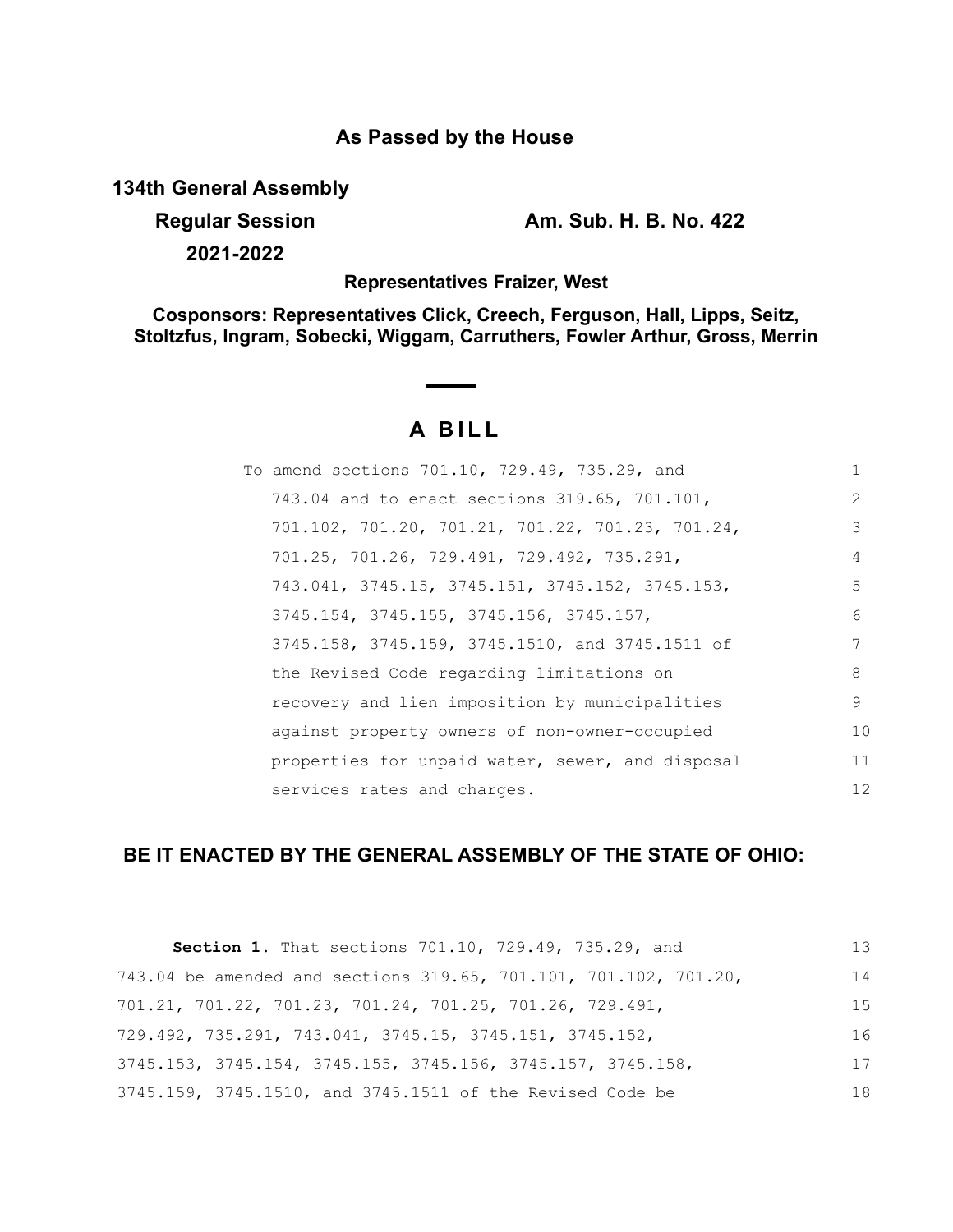enacted to read as follows:

|  |  |                                 |  | Sec. 319.65. (A) As used in this section, "municipal lien"             |  |  | 20 |
|--|--|---------------------------------|--|------------------------------------------------------------------------|--|--|----|
|  |  |                                 |  | means a lien certified under sections $701.10$ , $729.49$ , $735.29$ , |  |  |    |
|  |  | and 743.04 of the Revised Code. |  |                                                                        |  |  | 22 |

(B) Additional certification required to be submitted to the county auditor for a municipal lien shall consist of the parcel number of the property on which the lien is requested, the name of the property owner, the name of the person who contracted for the service for which the lien is sought, and confirmation from the person, board, or entity that certified the lien and submitted the additional certification that all of the information submitted to the auditor has been verified. 23 24 25 26 27 28 29 30

**Sec. 701.10.** (A)(1) The legislative authority of a municipal corporation that has established a rate or charge, payable to the municipal corporation, for the provision of collection or disposal services for garbage, ashes, animal and vegetable refuse, dead animals, or animal offal may certify to the county auditor, by ordinance, the amount of the rate or charge that has not been paid in accordance with applicable requirements by a person using the collection or disposal services, when either of the following applies: 31 32 33 34 35 36 37 38 39

(a) The unpaid amount is equal to or greater than two hundred fifty dollars; or

(b) The unpaid amount is equal to or greater than the applicable annual rate or charge imposed by the municipal corporation upon the person using the collection or disposal services, regardless of the actual cost incurred by the municipal corporation in providing the collection or disposal services. 42 43 44 45 46 47

19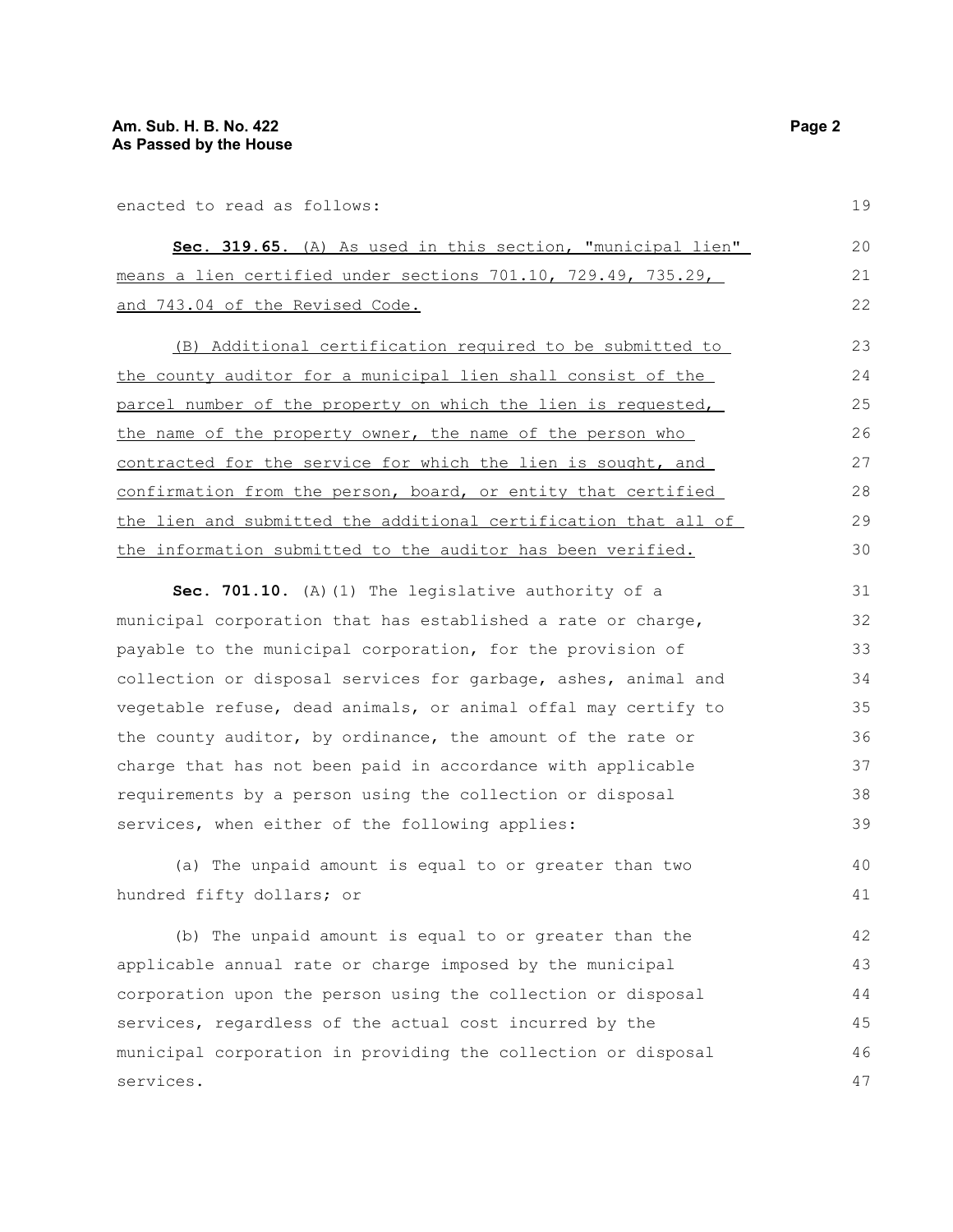| $(2)$ (2) (a) The county auditor shall place the amount           | 48 |
|-------------------------------------------------------------------|----|
| certified shall be a lien-on the person's-real property to which- | 49 |
| services are provided, tax list and duplicate against the         | 50 |
| property served by the connection if both of the following        | 51 |
| occur:                                                            | 52 |
| The auditor also receives from the legislative<br>(i)             | 53 |
| authority of a municipal corporation additional certification     | 54 |
| that the unpaid rents or charges have arisen pursuant to a        | 55 |
| service contract made directly with an owner who occupies the     | 56 |
| property served, as described in section 319.65 of the Revised    | 57 |
| Code.                                                             | 58 |
| (ii) The auditor receives verification from the                   | 59 |
| legislative authority of a municipal corporation that the notice  | 60 |
| required under section 701.102 of the Revised Code was provided   | 61 |
| to the owner.                                                     | 62 |
| (b) The amount placed on the tax list in a separate               | 63 |
| eolumn, and duplicate shall be a lien on the property served from | 64 |
| the date placed on the list and duplicate and shall be collected  | 65 |
| in the same manner as other taxes, and except that,               | 66 |
| notwithstanding section 323.15 of the Revised Code, a county      | 67 |
| treasurer shall accept a payment in such amount when separately   | 68 |
| tendered as payment for the full amount of such unpaid            | 69 |
| collection or disposal services. The lien shall be released       | 70 |
| immediately upon payment in full of the certified amount. Any     | 71 |
| amounts collected by the county treasurer under this division     | 72 |
| shall be immediately paid into the general fund of the municipal  | 73 |
| corporation.                                                      | 74 |
| (B) A municipal corporation that, on or before October 17,        | 75 |
| 2019, collected all rates or charges for such services in a       | 76 |
| manner consistent with the collection of other taxes, rather      | 77 |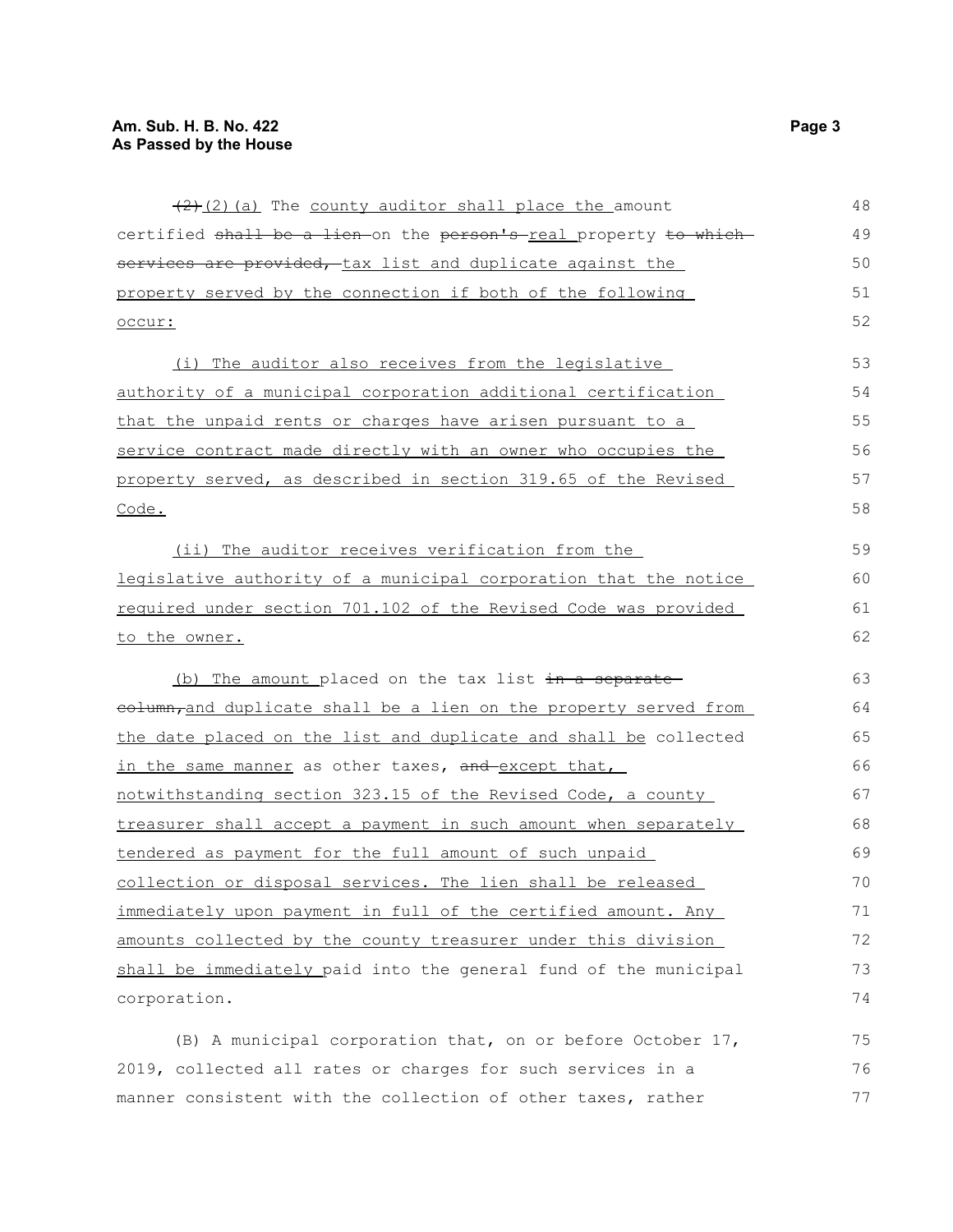than making that rate or charge payable to the municipal corporation, may continue to collect amounts in such manner without being subject to the limitation in division (A)(1) of this section.

Sec. 701.101. The legislative authority of a municipal corporation that has established a rate or charge for the collection or disposal services described in section 701.10 of the Revised Code, which has gone unpaid, may collect it by actions at law in the name of the municipal corporation from an owner, tenant, or other person who is liable to pay the rents or charges.

 **Sec. 701.102.** (A) The legislative authority of a municipal corporation shall provide notice to the property owner about the placement of a lien on the owner's property before the county auditor places a lien pursuant to section 701.10 of the Revised Code. The notice shall include a statement informing the owner that the owner may file a lien appeal with the environmental review appeals commission pursuant to section 3745.155 of the Revised Code. 89 90 91 92 93 94 95 96

(B) The legislative authority shall submit verification to the county auditor that the notice required by this section was provided to the owner.

 **Sec. 701.20.** For purposes of sections 701.20 to 701.26 of the Revised Code: 100 101

(A) "Bring an action" means to bring a civil action under sections 701.101, 729.491, 735.29, and 743.04 of the Revised Code. 102 103 104

(B) "Certify a lien" means to certify a lien under sections 701.10, 729.49, 735.29, and 743.04 of the Revised Code. 105 106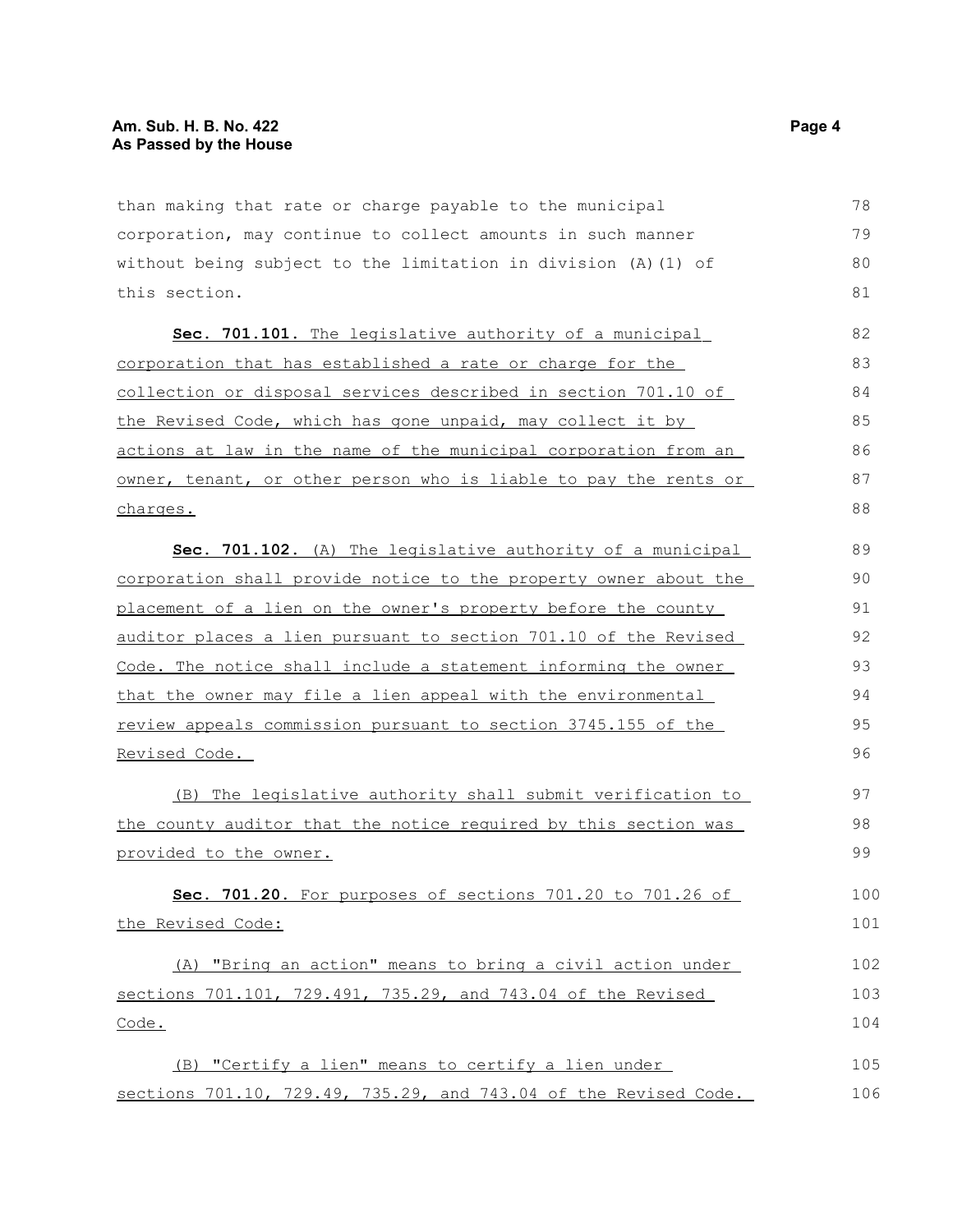| (C) "Dwelling unit" and "tenant" have the same meanings as    | 107 |
|---------------------------------------------------------------|-----|
| in section 5321.01 of the Revised Code.                       | 108 |
| (D) "Municipal authority" means any of the following as       | 109 |
| context requires:                                             | 110 |
| (1) Board of trustees of public affairs under section         | 111 |
| 735.29 of the Revised Code;                                   | 112 |
| (2) Director of public service or any other official or       | 113 |
| body under section 743.04 of the Revised Code;                | 114 |
| (3) Legislative authority of a municipal corporation under    | 115 |
| sections 701.10, 701.101, 729.49, and 729.491 of the Revised  | 116 |
| Code.                                                         | 117 |
| (E) "Municipal services" means any of the following:          | 118 |
| (1) Collection or disposal services described in section      | 119 |
| 701.10 of the Revised Code;                                   | 120 |
| (2) Sewerage services under section 729.49 of the Revised     | 121 |
| Code;                                                         | 122 |
| (3) Water services described in Chapter 743. of the           | 123 |
| Revised Code;                                                 | 124 |
| (4) Services from waterworks under section 735.29 of the      | 125 |
| Revised Code.                                                 | 126 |
| (F) "Municipal services provider" means the entity created    | 127 |
| or designated by the municipal authority to provide municipal | 128 |
| services.                                                     | 129 |
| (G) "Property owner" means the person who owns the            | 130 |
| residential property to which municipal services are provided | 131 |
| and to whom all of the following apply:                       | 132 |
| (1) The person does not occupy the property.                  | 133 |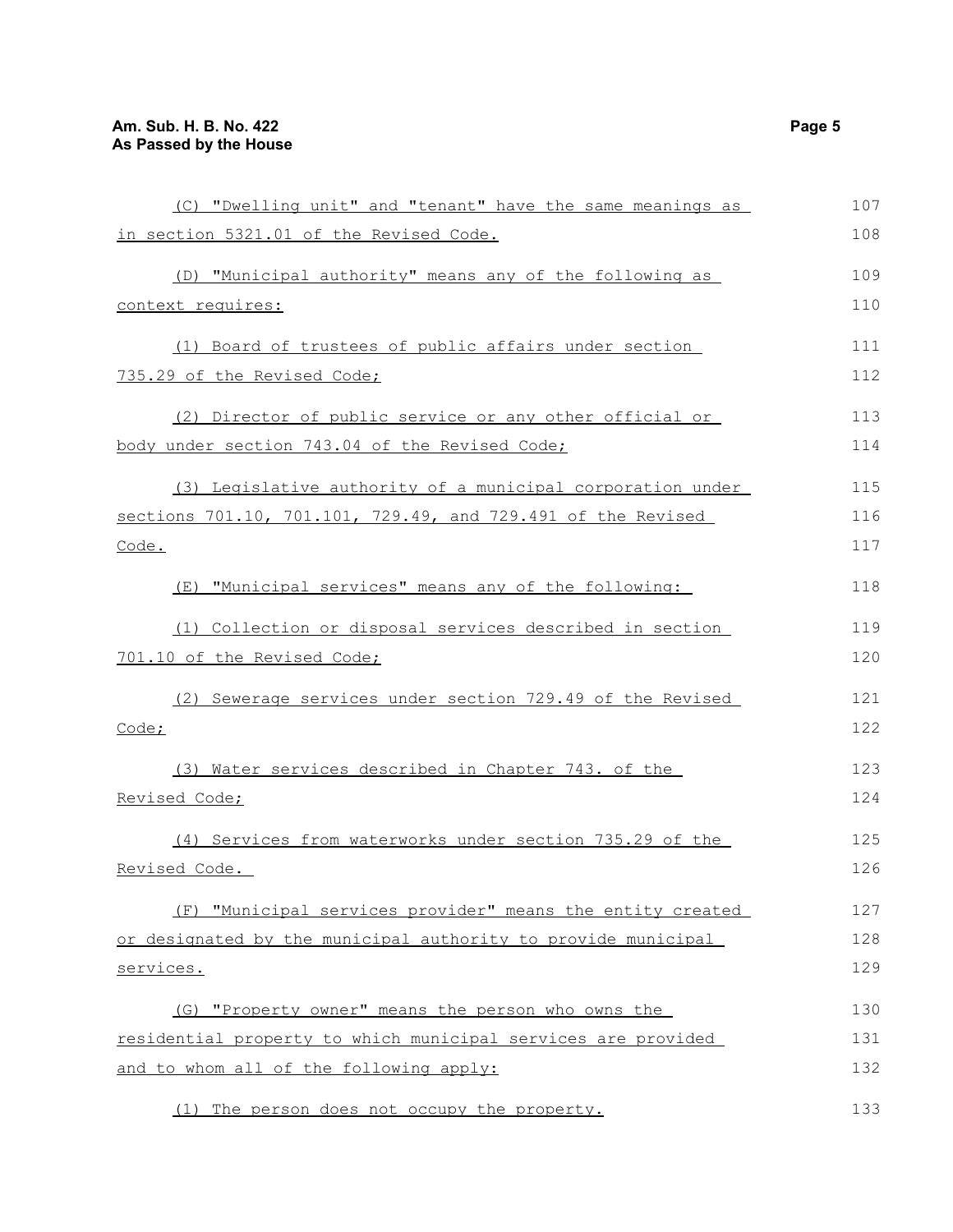| (2) The tenant or other occupant is contractually               | 134 |
|-----------------------------------------------------------------|-----|
| responsible to pay the charges and fees imposed for the         | 135 |
| municipal services.                                             | 136 |
| (3) If the residential property consists of two or more         | 137 |
| dwelling units, both of the following must be true:             | 138 |
| (a) Each dwelling unit has a separate meter;                    | 139 |
| (b) The tenant or other occupant of each dwelling unit is       | 140 |
| contractually responsible to pay the charges and fees imposed   | 141 |
| for the municipal services provided to the unit in which the    | 142 |
| tenant or occupant resides.                                     | 143 |
| (H) "Termination amount" means the amount of rates or           | 144 |
| charges for municipal services that when unpaid results in the  | 145 |
| termination of those services under the municipal authority     | 146 |
| regulations.                                                    | 147 |
| Sec. 701.21. Any person who contracts to receive municipal      | 148 |
| services shall be financially responsible for paying all rates, | 149 |
| fees, charges, and costs associated with the delivery of that   | 150 |
| service.                                                        | 151 |
| Sec. 701.22. (A) If a municipal authority attempts to           | 152 |
| certify a lien against a property or brings an action due to    | 153 |
| unpaid municipal services rates or charges, there is a          | 154 |
| rebuttable presumption that amounts exceeding the termination   | 155 |
| amount cannot be certified as a lien, or recovered by the       | 156 |
| action, against the property owner.                             | 157 |
| (B) The presumption may be rebutted by any of the               | 158 |
| following based on a preponderance of the evidence:             | 159 |
| (1) The property owner agreed to pay all the unpaid rates       | 160 |
| and charges, after having been given notice of the delinquent   | 161 |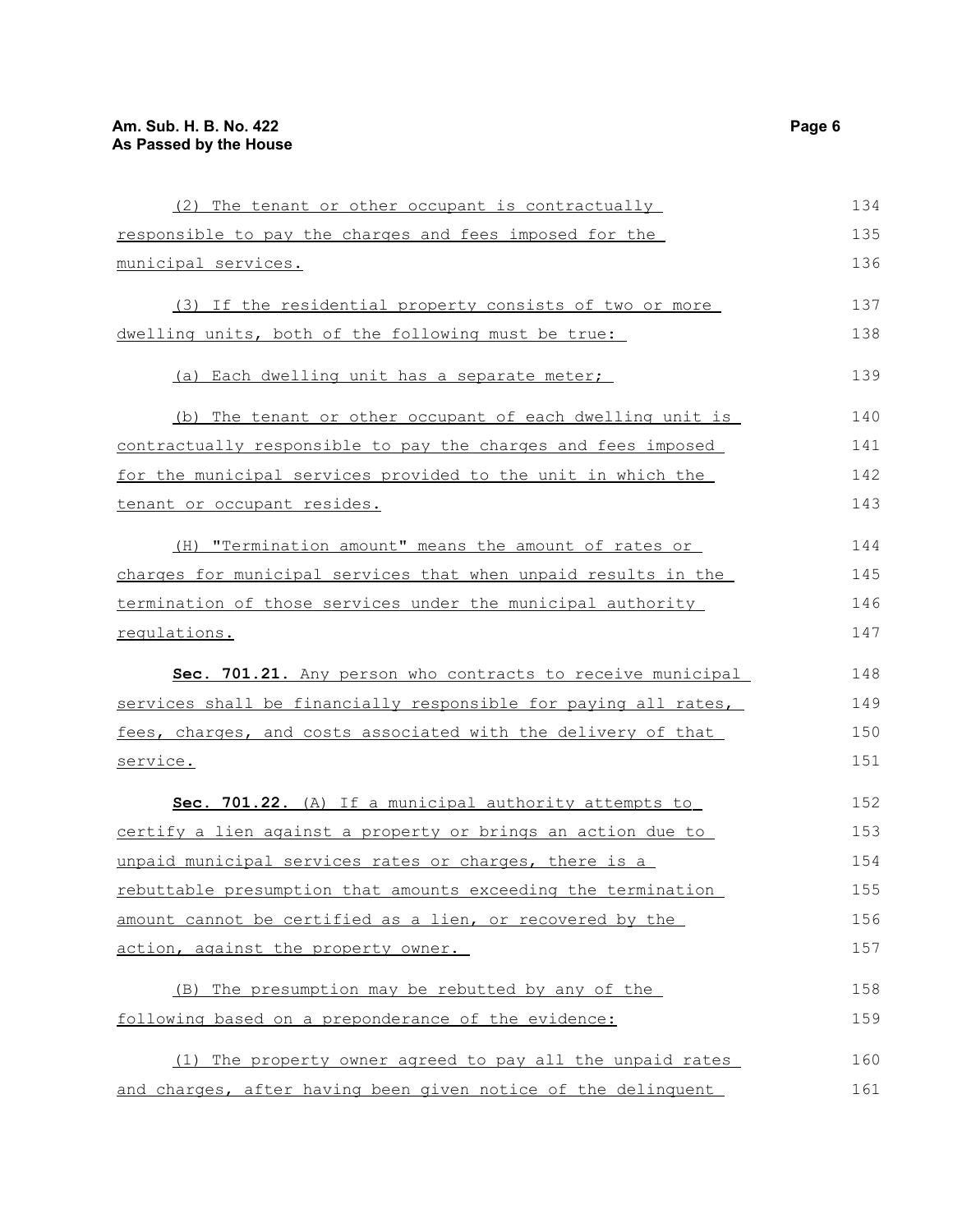| amount.                                                          | 162 |
|------------------------------------------------------------------|-----|
| (2) The property owner occupies the residence.                   | 163 |
| (3) The municipal authority attempted to mitigate any            | 164 |
| unpaid rates or charges by strictly adhering to its established  | 165 |
| protocol for terminating service for delinquent customers.       | 166 |
| (4) Any other evidence demonstrating that the municipal          | 167 |
| authority mitigated the amount of unpaid rates and charges       | 168 |
| before proceeding against the property owner.                    | 169 |
| (C) This section does not abridge or eliminate any cause         | 170 |
| of action that the municipal authority may have against the      | 171 |
| tenant personally, or other person liable to pay the unpaid      | 172 |
| rents or charges.                                                | 173 |
| Sec. 701.23. (A) A municipal authority may establish a           | 174 |
| tenant reinstatement fee for municipal services.                 | 175 |
| (B) A tenant reinstatement fee may be applied if the             | 176 |
| tenant requests to reestablish municipal services after such     | 177 |
| services have been terminated by the municipal services provider | 178 |
| or the tenant.                                                   | 179 |
| Sec. 701.24. A municipal authority may track any unpaid          | 180 |
| rates or charges owed by a person for any municipal services     | 181 |
| between residential properties if both of the following are      | 182 |
| true:                                                            | 183 |
| (A) A person who contracted for municipal services               | 184 |
| currently has a debit or credit regarding the municipal services | 185 |
| provided to the person;                                          | 186 |
| (B) Municipal services provided to that person have been         | 187 |
| terminated at one residential property and have been established | 188 |
| at another residential property.                                 | 189 |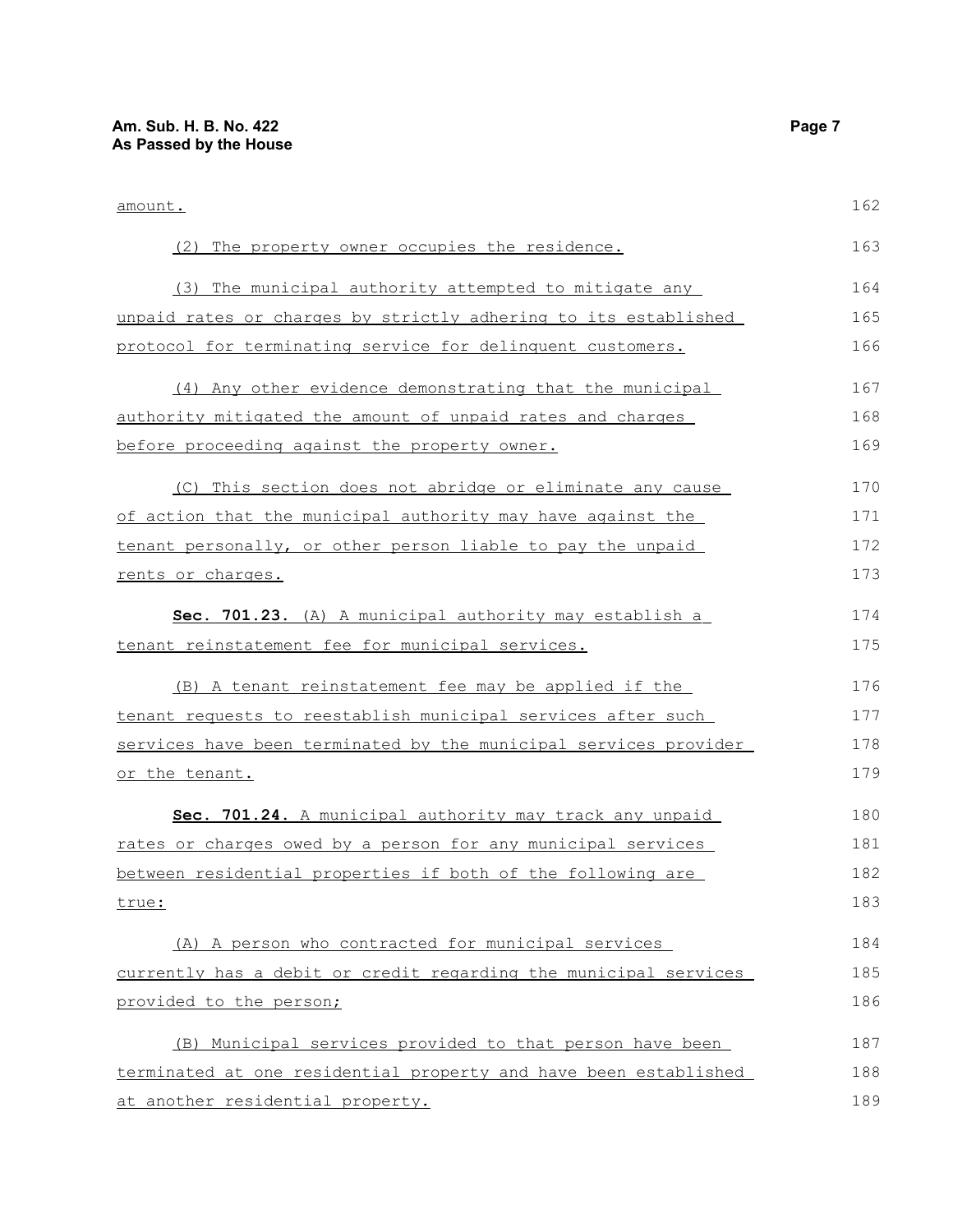| Sec. 701.25. A municipal authority may access and review           | 190 |
|--------------------------------------------------------------------|-----|
| the billing details and histories of any person who contracts to   | 191 |
| receive municipal services for the purpose of identifying and      | 192 |
| tracking unpaid rates or charges.                                  | 193 |
| Sec. 701.26. (A) Any person who believes that they have            | 194 |
| been improperly billed for municipal services may file a           | 195 |
| complaint with the municipal services provider.                    | 196 |
| (B) (1) A municipal services provider must establish a             | 197 |
| method for persons receiving municipal services to make an         | 198 |
| improper billing complaint.                                        | 199 |
| (2) A municipal services provider must investigate every           | 200 |
| complaint received.                                                | 201 |
| (3) All complaints shall be resolved within ten business           | 202 |
| days. If the municipal services provider is unable to resolve      | 203 |
| the complaint within ten business days, the municipal services     | 204 |
| provider shall provide the person who filed the complaint with a   | 205 |
| status report every five business days following the initial       | 206 |
| period.                                                            | 207 |
| (C) If the complaint is not resolved to the satisfaction           | 208 |
| of the complaining party, the complaining party may appeal the     | 209 |
| <u>matter to the environmental review appeals commission under</u> | 210 |
| section 3745.151 of the Revised Code, if the amount in dispute     | 211 |
| is equal to or greater than three hundred dollars.                 | 212 |
| Sec. 729.49. (A) The legislative authority of a municipal          | 213 |
| corporation which has installed or is installing sewerage, a       | 214 |
| system of sewerage, sewage pumping works, or sewage treatment or   | 215 |
| disposal works for public use, may, by ordinance, establish just   | 216 |
| and equitable rates or charges of rents to be paid to the          | 217 |
| municipal corporation for the use of such services, by every       | 218 |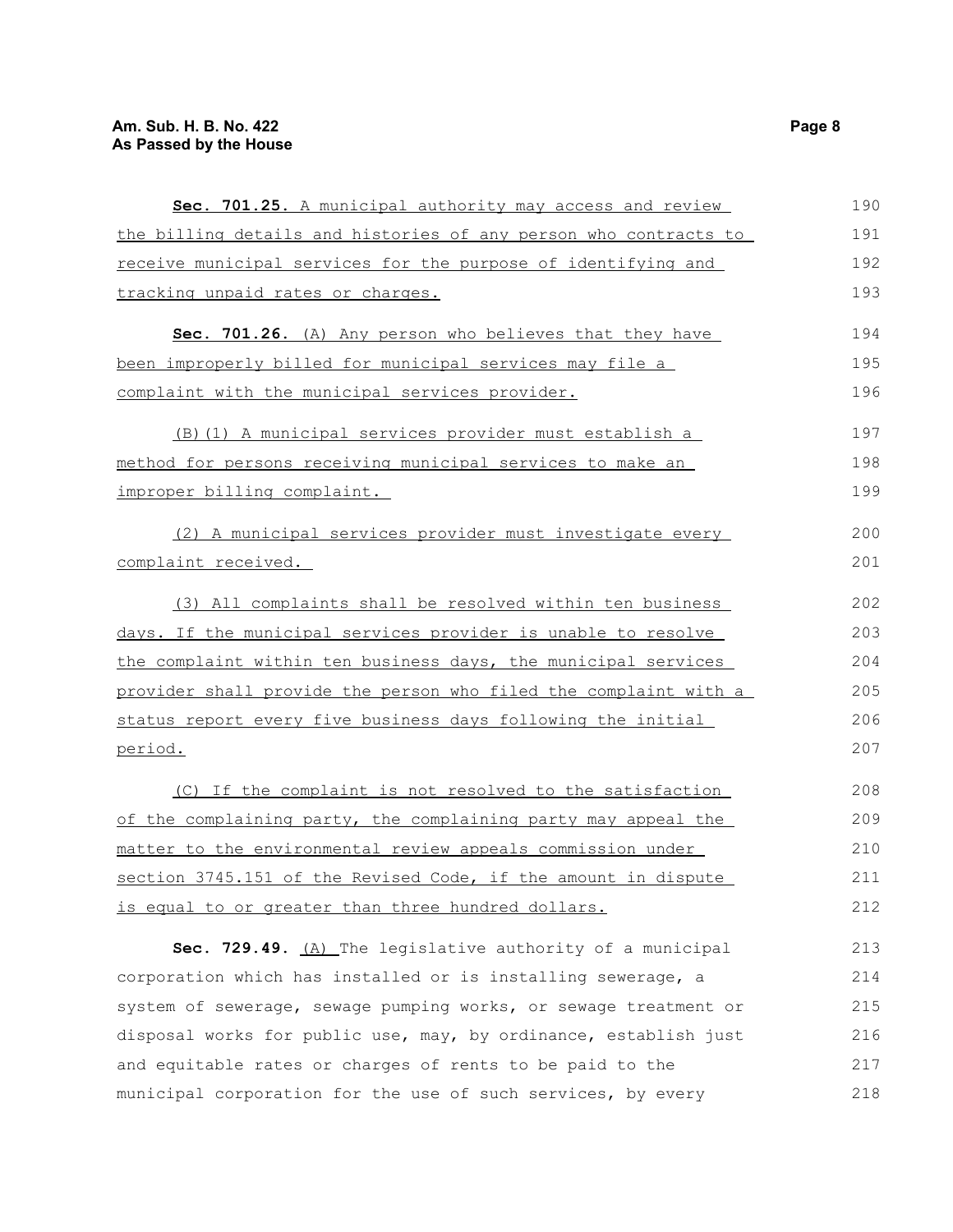| person, firm, or corporation whose premises are served by a      | 219 |
|------------------------------------------------------------------|-----|
| connection thereof. Such-                                        | 220 |
| (B) When sewerage rates or charges are not paid when due,        | 221 |
| the legislative authority of a municipal corporation may certify | 222 |
| them, together with any penalties, to the county auditor.        | 223 |
| (1) The county auditor shall constitute place the                | 224 |
| certified amount on the real property list and duplicate against | 225 |
| the property served by the connection if both of the following   | 226 |
| occur:                                                           | 227 |
| (a) The auditor also receives from the legislative               | 228 |
| authority of a municipal corporation additional certification    | 229 |
| that the unpaid rates or charges have arisen pursuant to a       | 230 |
| service contract made directly with an owner who occupies the    | 231 |
| property served, as described in section 319.65 of the Revised   | 232 |
| Code.                                                            | 233 |
| (b) The auditor receives verification from the legislative       | 234 |
| authority of a municipal corporation that the notice required    | 235 |
| under section 729.492 of the Revised Code was provided to the    | 236 |
| owner.                                                           | 237 |
| (2) The amount placed on the tax list and duplicate shall        | 238 |
| be a lien upon the property served by such connection from the   | 239 |
| date placed on the list and duplicate and if not paid when due   | 240 |
| shall be collected in the same manner as other municipal         | 241 |
| corporation taxes, except that, notwithstanding section 323.15   | 242 |
| of the Revised Code, a county treasurer shall accept a payment   | 243 |
| in such amount when separately tendered as payment for the full  | 244 |
| amount of such unpaid sewerage rates or charges and associated   | 245 |
| penalties. The lien shall be released immediately under payment  | 246 |
| in full of the certified amount. Any amounts collected by the    | 247 |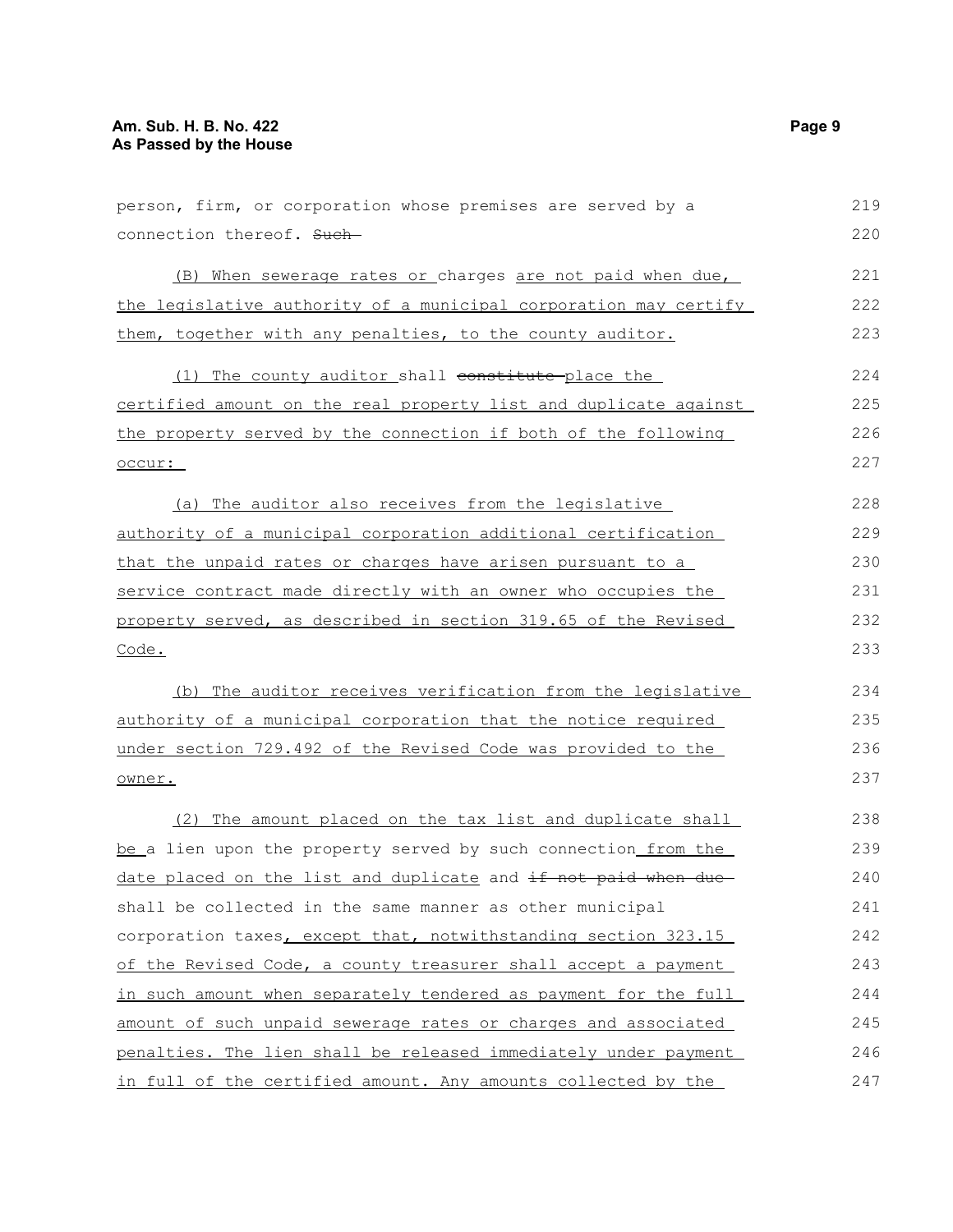| county treasurer under this division shall be provided to the    | 248 |
|------------------------------------------------------------------|-----|
| municipal corporation in the manner chosen by the legislative    | 249 |
| authority of the municipal corporation.                          | 250 |
| (C) The legislative authority may change such rates or           | 251 |
| charges from time to time as is deemed advisable. The            | 252 |
| legislative authority of a municipal corporation operating under | 253 |
| a charter may establish such schedule of rates and provide for   | 254 |
| its administration by designating the department or officer to   | 255 |
| be charged with the enforcement of sections 729.49 to 729.52,    | 256 |
| inclusive, of the Revised Code.                                  | 257 |
| Sec. 729.491. The legislative authority of a municipal           | 258 |
| corporation that has established a rate or charge for the        | 259 |
| sewerage service described in section 729.49 of the Revised      | 260 |
| Code, which has gone unpaid, may collect it by actions at law in | 261 |
| the name of the municipal corporation from an owner, tenant, or  | 262 |
| other person who is liable to pay the rates or charges.          | 263 |
| Sec. 729.492. (A) The legislative authority of a municipal       | 264 |
| corporation shall provide notice to the property owner about the | 265 |
| placement of a lien on the owner's property before the county    | 266 |
| auditor places a lien pursuant to section 729.49 of the Revised  | 267 |
| Code. The notice shall include a statement informing the owner   | 268 |
| that the owner may file a lien appeal with the environmental     | 269 |
| review appeals commission pursuant to section 3745.155 of the    | 270 |
| Revised Code.                                                    | 271 |
| (B) The legislative authority shall submit verification to       | 272 |
| the county auditor that the notice required by this section was  | 273 |
| provided to the owner.                                           | 274 |
| Sec. 735.29. (A) The board of trustees of public affairs         | 275 |
| appointed under section 735.28 of the Revised Code shall manage, | 276 |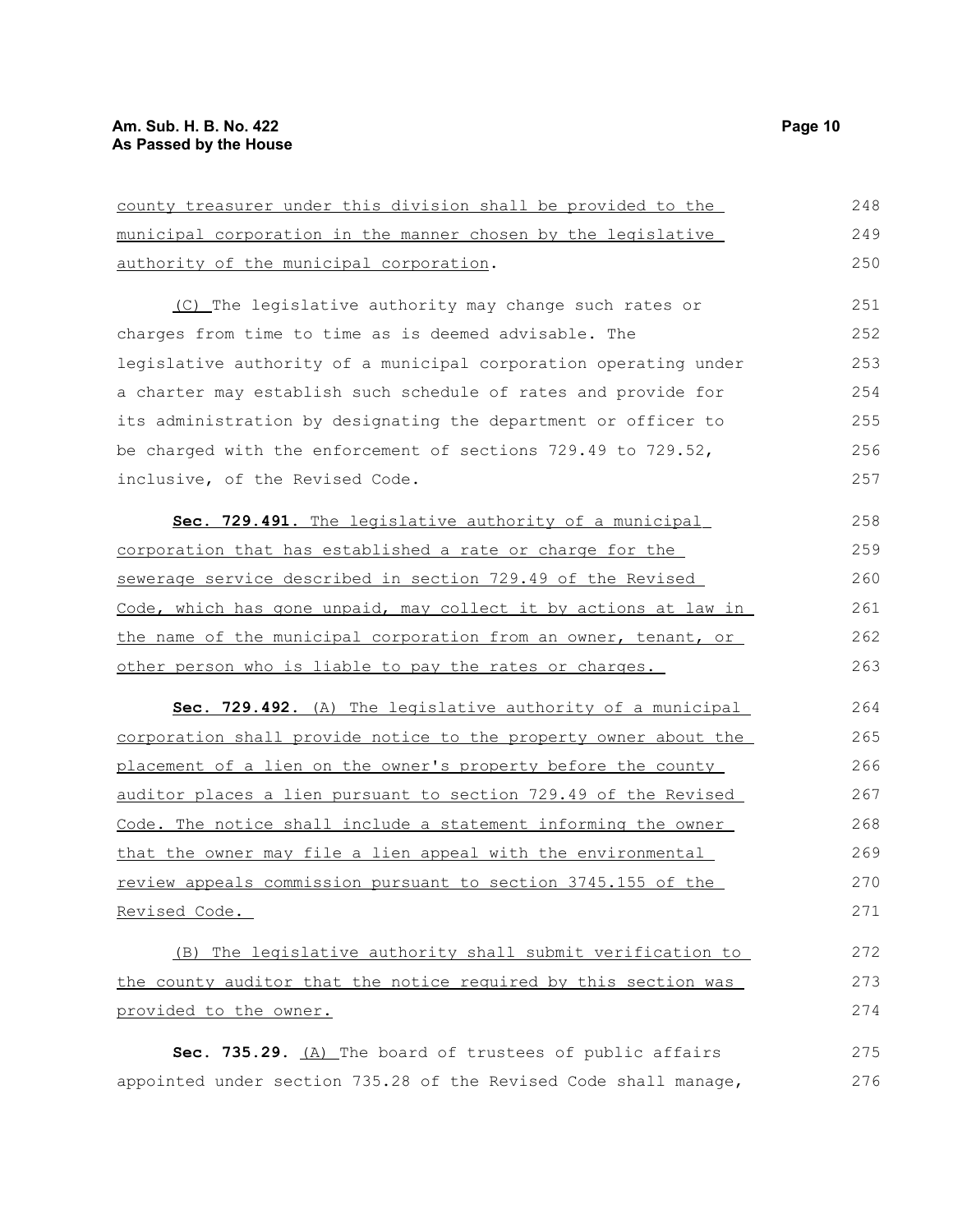#### **Am. Sub. H. B. No. 422 Page 11 As Passed by the House**

conduct, and control the waterworks, electric light plants, artificial or natural gas plants, or other similar public utilities, furnish supplies of water, electricity, or gas, collect all water, electric, and gas rents or charges, and appoint necessary officers, employees, and agents. 277 278 279 280 281

(B) The board may make such bylaws and rules as it determines to be necessary for the safe, economical, and efficient management and protection of such works, plants, and public utilities. These bylaws and rules, when not repugnant to municipal ordinances or to the constitution or laws of this state, shall have the same validity as ordinances. 282 283 284 285 286 287

(C) For the purpose of paying the expenses of conducting and managing such waterworks, plants, and public utilities or of making necessary additions thereto and extensions and repairs thereon, the board may assess a water rent or charge, or a light, power, gas, or utility rent, of sufficient amount, and in such manner as it determines to be most equitable, upon all tenements and premises supplied therewith. When such rents, except water rents and charges, are not paid when due, the board may certify do either or both of the following: 288 289 290 291 292 293 294 295 296

(1) Certify them to the county auditor to be placed on the duplicate and collected as other village taxes, or it may collect; 297 298 299

(2) Collect them by actions at law in the name of the village from an owner, tenant, or other person who is liable to pay the rents or charges. 300 301 302

(D) When water rents or charges are not paid when due, the board may do either or both of the following: 303 304

 $(A)$  (1) Certify them, together with any penalties, to the 305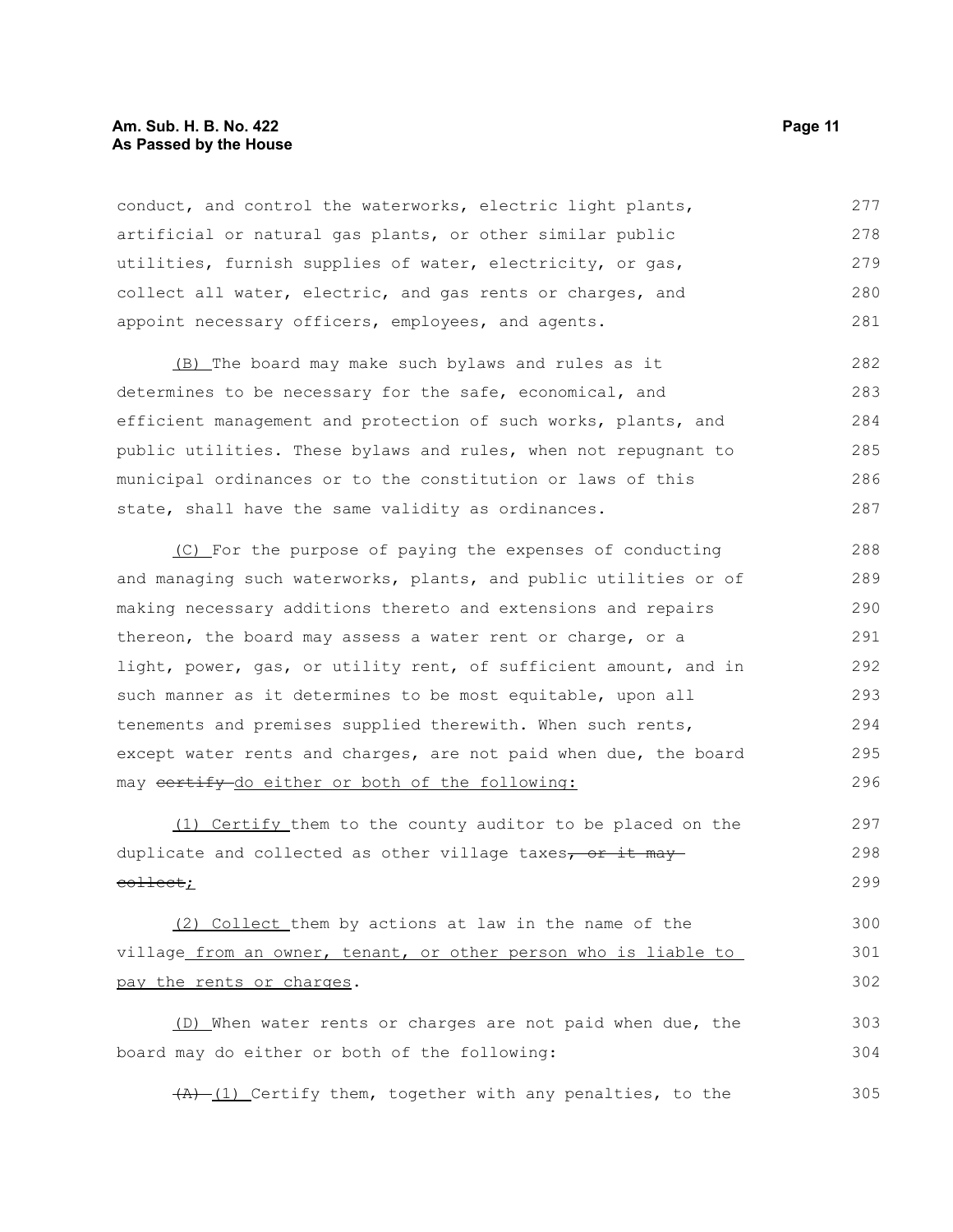306

309

330 331 332

county auditor.

(a) The county auditor shall place the certified amount on the real property tax list and duplicate against the property 307 308

(i) The auditor also receives from the board additional certification that the unpaid rents or charges have arisen pursuant to a service contract made directly with an owner who occupies the property served, as described in section 319.65 of the Revised Code. 310 311 312 313 314

served by the connection if-he both of the following occur:

(ii) The auditor receives verification from the board that the notice required under section 735.291 of the Revised Code was provided to the owner. 315 316 317

(b) The amount placed on the tax list and duplicate shall be a lien on the property served from the date placed on the list and duplicate and shall be collected in the same manner as other taxes, except that, notwithstanding section 323.15 of the Revised Code, a county treasurer shall accept a payment in such amount when separately tendered as payment for the full amount of such unpaid water rents or charges and associated penalties. The lien shall be released immediately upon payment in full of the certified amount. Any amounts collected by the county treasurer under this division shall be placed for immediate distribution to the village, in the appropriate distinct fund established for water rents and charges. 318 319 320 321 322 323 324 325 326 327 328 329

 $(B)$  (2) Collect them by actions at law in the name of the village from an owner, tenant, or other person who is liable to pay the rents or charges.

(E) The board shall have the same powers and perform the same duties as are provided in sections 743.01, 743.05 to 333 334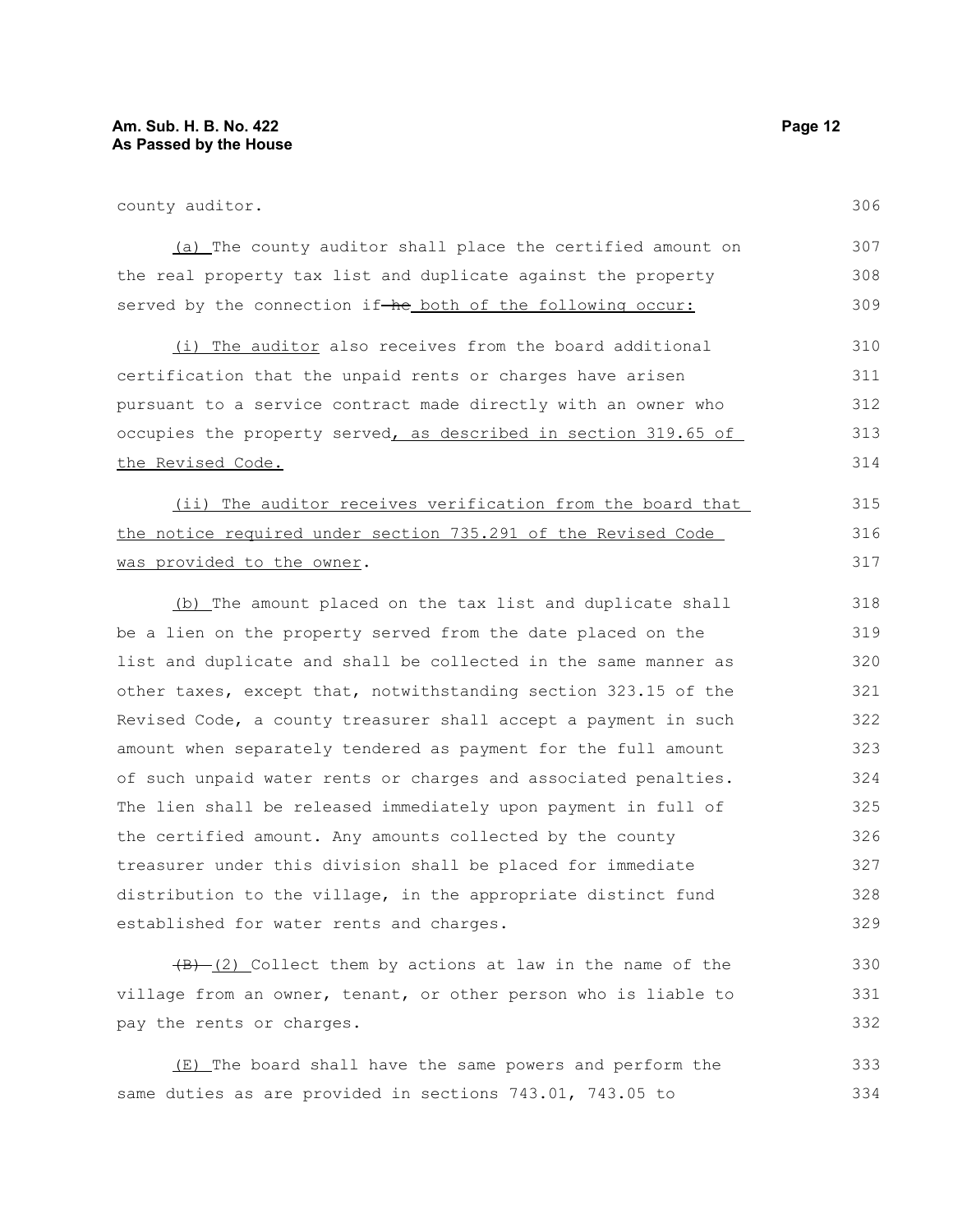#### **Am. Sub. H. B. No. 422 Page 13 As Passed by the House**

743.07, 743.10, 743.11, 743.18, 743.24, and 735.05 to 735.09 of the Revised Code, and all powers and duties relating to waterworks in any of such sections shall extend to and include electric light, power, and gas plants, and such other similar public utilities, and such board shall have such other duties as are prescribed by law or ordinance not inconsistent herewith. 335 336 337 338 339 340

(F) Each board that assesses water rents or charges shall determine the actual amount of rents due based upon an actual reading of each customer's meter at least once in each threemonth period, and at least quarterly the board shall render a bill for the actual amount shown by the meter reading to be due, except estimated bills may be rendered if access to a customer's meter was unobtainable for a timely reading. Each board that assesses water rents or charges shall establish procedures providing fair and reasonable opportunity for resolution of billing disputes. 341 342 343 344 345 346 347 348 349 350

(G) When property to which water service is provided is about to be sold, any party to the sale or-his any party's agent may request the board to read the meter at that property and to render within ten days following the date on which the request is made, a final bill for all outstanding rents and charges for water service. Such a request shall be made at least fourteen days prior to the transfer of the title of such property.

(H) At any time prior to a certification under division  $(A)$  (D)(1) of this section, the board shall accept any partial payment of unpaid water rents or charges, in the amount of ten dollars or more. 358 359 360 361

 **Sec. 735.291.** (A) The board of trustees of public affairs shall provide notice to the property owner about the placement of a lien on the owner's property before the county auditor 362 363 364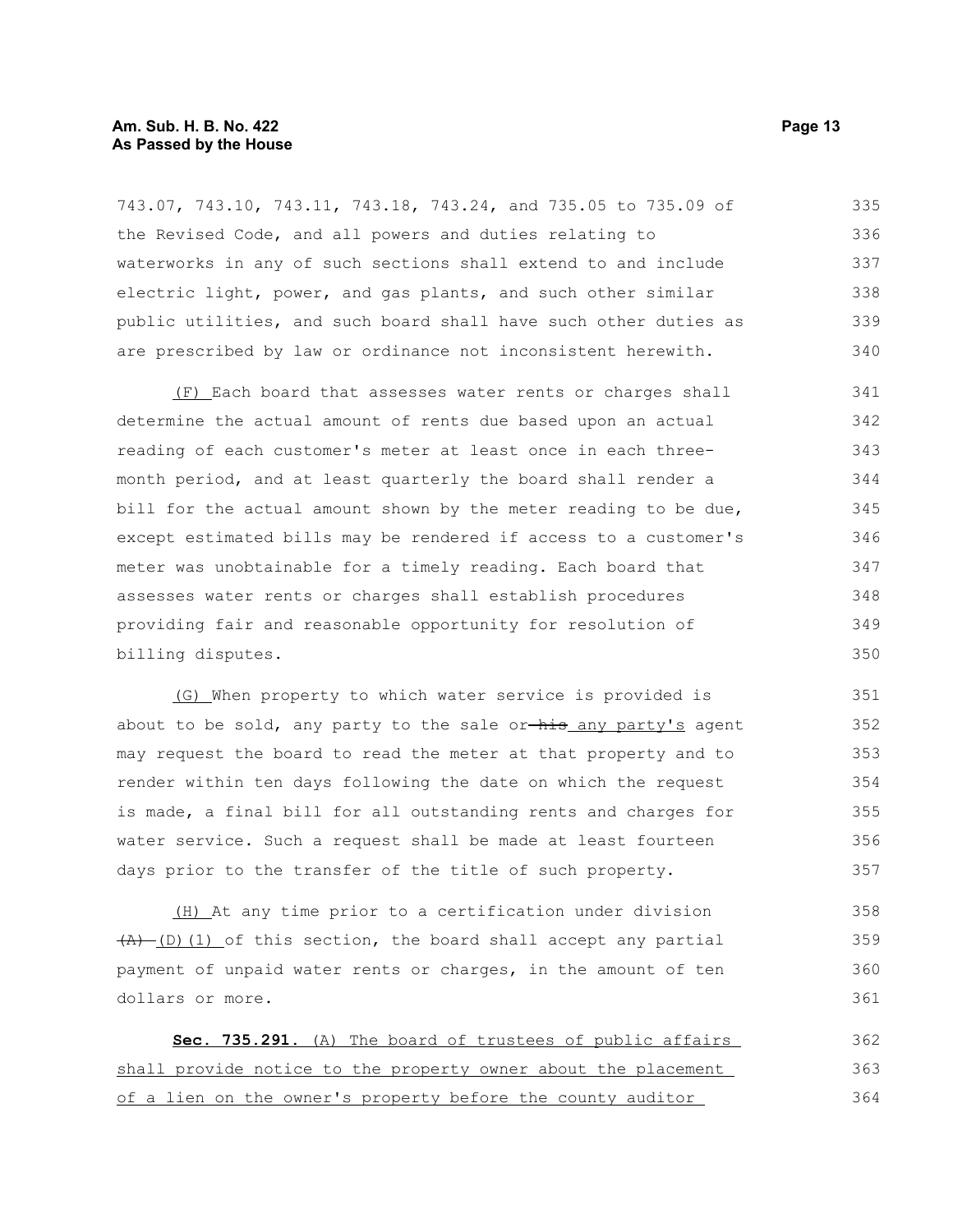| places a lien pursuant to division (D) of section 735.29 of the  | 365 |
|------------------------------------------------------------------|-----|
| Revised Code. The notice shall include a statement informing the | 366 |
| owner that the owner may file a lien appeal with the             | 367 |
| environmental review appeals commission pursuant to section      | 368 |
| 3745.155 of the Revised Code.                                    | 369 |
| (B) The board shall submit verification to the county            | 370 |
| auditor that the notice required by this section was provided to | 371 |
| the owner.                                                       | 372 |
| Sec. 743.04. (A) For the purpose of paying the expenses of       | 373 |
| conducting and managing the waterworks of a municipal            | 374 |
| corporation, including operating expenses and the costs of       | 375 |
| permanent improvements, the director of public service or any    | 376 |
| other city official or body authorized by charter may assess and | 377 |
| collect a water rent or charge of sufficient amount and in such  | 378 |
| manner as the director, other official, or body determines to be | 379 |
| most equitable from all tenements and premises supplied with     | 380 |
| water.                                                           | 381 |
| (1) When water rents or charges are not paid when due, the       | 382 |
| director or other official or body may do either or both of the  | 383 |
| following:                                                       | 384 |
| (a) Certify them, together with any penalties, to the            | 385 |
| county auditor.                                                  | 386 |
| (i) The county auditor shall place the certified amount on       | 387 |
| the real property tax list and duplicate against the property    | 388 |
| served by the connection if both of the following occur:         | 389 |
| the (I) The auditor also receives from the director or           | 390 |
| other official or body additional certification that the unpaid  | 391 |
| rents or charges have arisen pursuant to a service contract made | 392 |
| directly with an owner who occupies the property served, as      | 393 |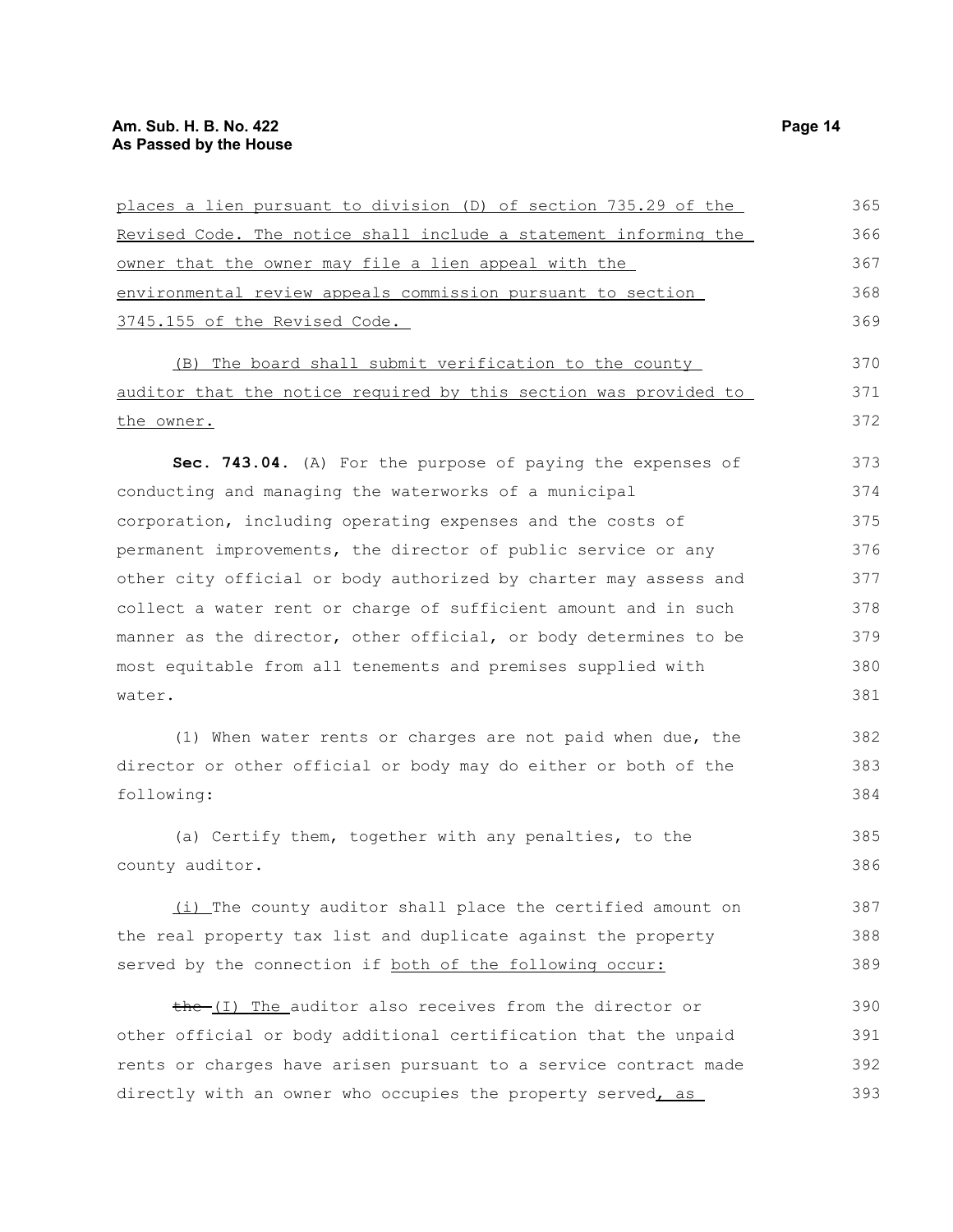# described in section 319.65 of the Revised Code.

(II) The auditor receives verification from the director or other official or body that the notice required under section 743.041 of the Revised Code was provided to the owner. 395 396 397

(ii) The amount placed on the tax list and duplicate shall be a lien on the property served from the date placed on the list and duplicate and shall be collected in the same manner as other taxes, except that, notwithstanding section 323.15 of the Revised Code, a county treasurer shall accept a payment in such amount when separately tendered as payment for the full amount of such unpaid water rents or charges and associated penalties. The lien shall be released immediately upon payment in full of the certified amount. Any amounts collected by the county treasurer under this division shall be immediately placed in the distinct fund established by section 743.06 of the Revised Code. 398 399 400 401 402 403 404 405 406 407 408

(b) Collect them by actions at law, in the name of the city from an owner, tenant, or other person who is liable to pay the rents or charges.

(2) The director or other official body shall not certify to the county auditor for placement upon the tax list and duplicate and the county auditor shall not place upon the tax list and duplicate as a charge against the property the amount of any unpaid water rents or charges together with any penalties as described in division  $(A)$  (1)(a) of this section if any of the following apply: 412 413 414 415 416 417 418

(a) The property served by the connection has been transferred or sold to an electing subdivision as defined in section 5722.01 of the Revised Code, regardless of whether the electing subdivision is still the owner of the property, and the 419 420 421 422

394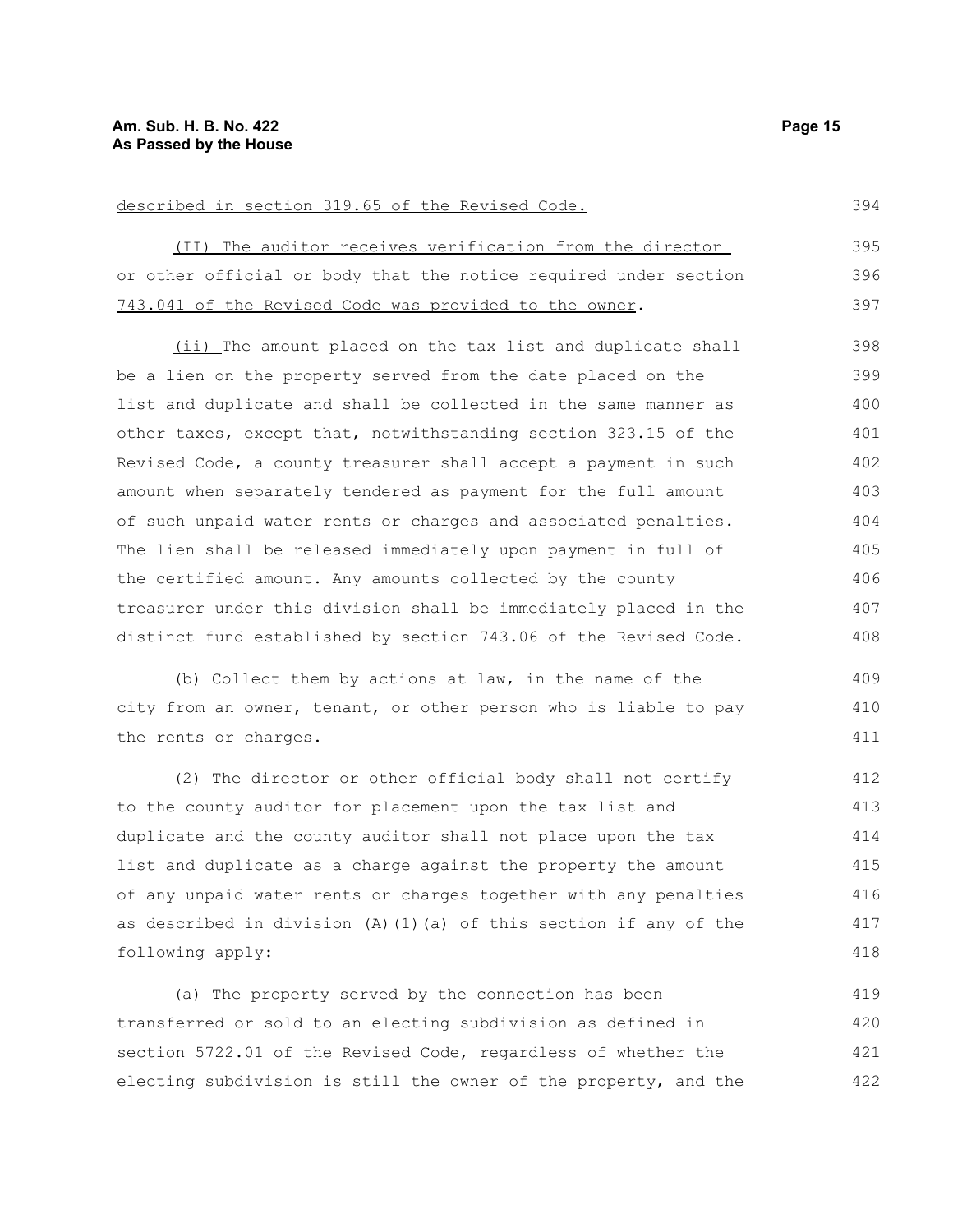| unpaid water rents or charges together with any penalties have   | 423 |
|------------------------------------------------------------------|-----|
| arisen from a period of time prior to the transfer or            | 424 |
| confirmation of sale to the electing subdivision;                | 425 |
| (b) The property served by the connection has been sold to       | 426 |
| a purchaser at sheriff's sale or auditor's sale, the unpaid      | 427 |
| water rents or charges together with any penalties have arisen   | 428 |
| from a period of time prior to the confirmation of sale, and the | 429 |
| purchaser is not the owner of record of the property immediately | 430 |
| prior to the judgment of foreclosure nor any of the following:   | 431 |
| (i) A member of that owner's immediate family;                   | 432 |
| (ii) A person with a power of attorney appointed by that         | 433 |
| owner who subsequently transfers the land to the owner;          | 434 |
| (iii) A sole proprietorship owned by that owner or a             | 435 |
| member of that owner's immediate family;                         | 436 |
| (iv) A partnership, trust, business trust, corporation, or       | 437 |
| association of which the owner or a member of the owner's        | 438 |
| immediate family owns or controls directly or indirectly more    | 439 |
| than fifty per cent.                                             | 440 |
| (c) The property served by the connection has been               | 441 |
| forfeited to this state for delinquent taxes, unless the owner   | 442 |
| of record redeems the property.                                  | 443 |
| (3) Upon valid written notice to the county auditor by any       | 444 |
| owner possessing an ownership interest of record of the property | 445 |
| or by an electing subdivision previously in the chain of title   | 446 |
| of the property that the unpaid water rents or charges together  | 447 |
| with any penalties have been certified for placement or placed   | 448 |
| upon the tax list and duplicate as a charge against the property | 449 |
| in violation of division (A) (2) of this section, the county     | 450 |

auditor shall promptly remove such charge from the tax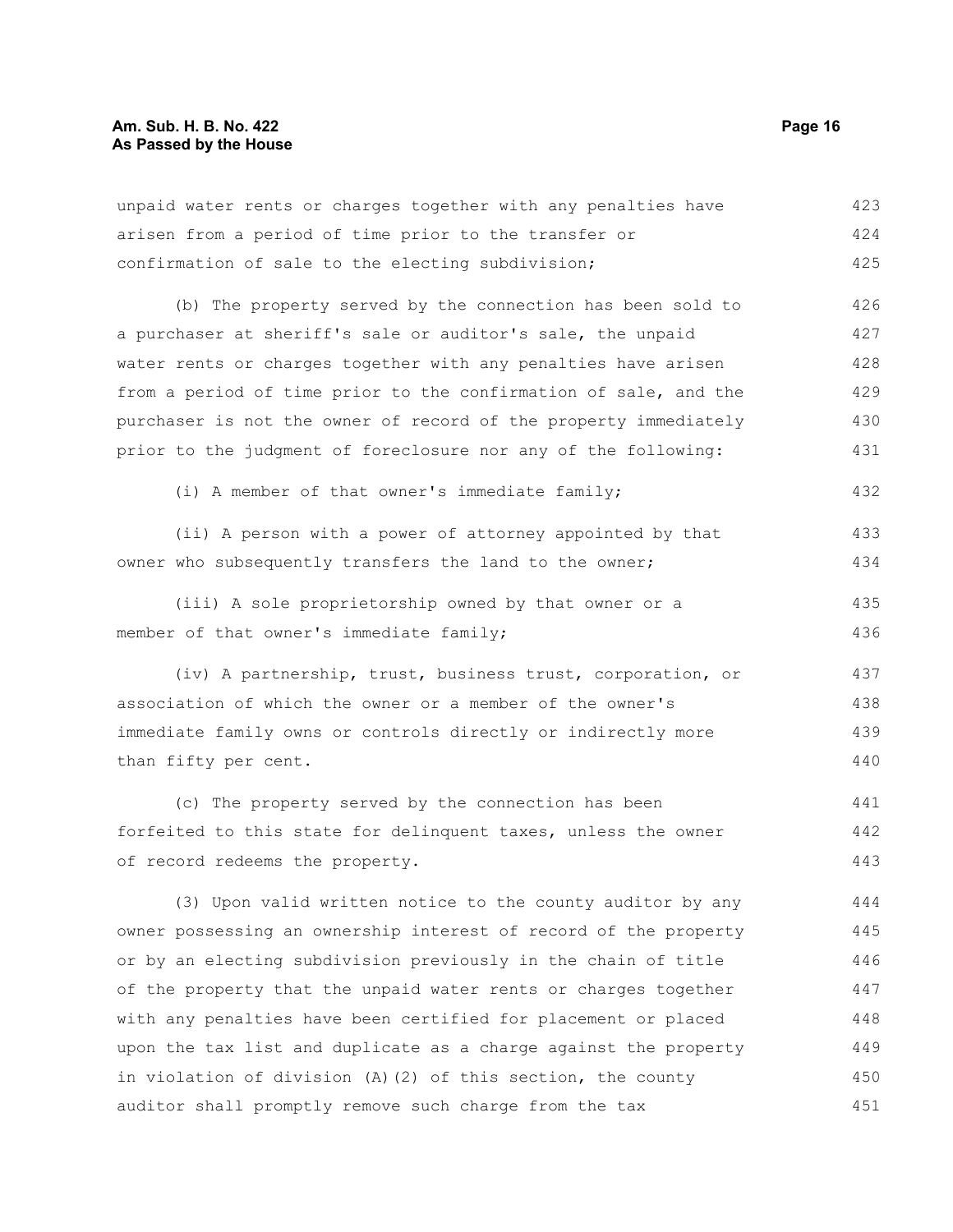| duplicate. This written notice to the county auditor shall       | 452 |
|------------------------------------------------------------------|-----|
| include all of the following:                                    | 453 |
| (a) The parcel number of the property;                           | 454 |
| (b) The common address of the property;                          | 455 |
| (c) The date of the recording of the transfer of the             | 456 |
| property to the owner or electing subdivision;                   | 457 |
| (d) The charge allegedly placed in violation of division         | 458 |
| $(A)$ $(2)$ of this section.                                     | 459 |
| (4) Each director or other official or body that assesses        | 460 |
| water rents or charges shall determine the actual amount of      | 461 |
| rents due based upon an actual reading of each customer's meter  | 462 |
| at least once in each three-month period, and at least quarterly | 463 |
| the director or other official or body shall render a bill for   | 464 |
| the actual amount shown by the meter reading to be due, except   | 465 |
| estimated bills may be rendered if access to a customer's meter  | 466 |
| was unobtainable for a timely reading. Each director or other    | 467 |
| official or body that assesses water rents or charges shall      | 468 |
| establish procedures providing fair and reasonable opportunity   | 469 |
| for resolution of billing disputes.                              | 470 |
| (5) When property to which water service is provided is          | 471 |
| about to be sold, any party to the sale or the agent of any such | 472 |
| party may request the director or other official or body to read | 473 |
| the meter at that property and to render within ten days         | 474 |
| following the date on which the request is made, a final bill    | 475 |
| for all outstanding rents and charges for water service. Such a  | 476 |
| request shall be made at least fourteen days prior to the        | 477 |

(6) At any time prior to a certification under division (A)(1)(a) of this section, the director or other official or 479 480

transfer of the title of such property.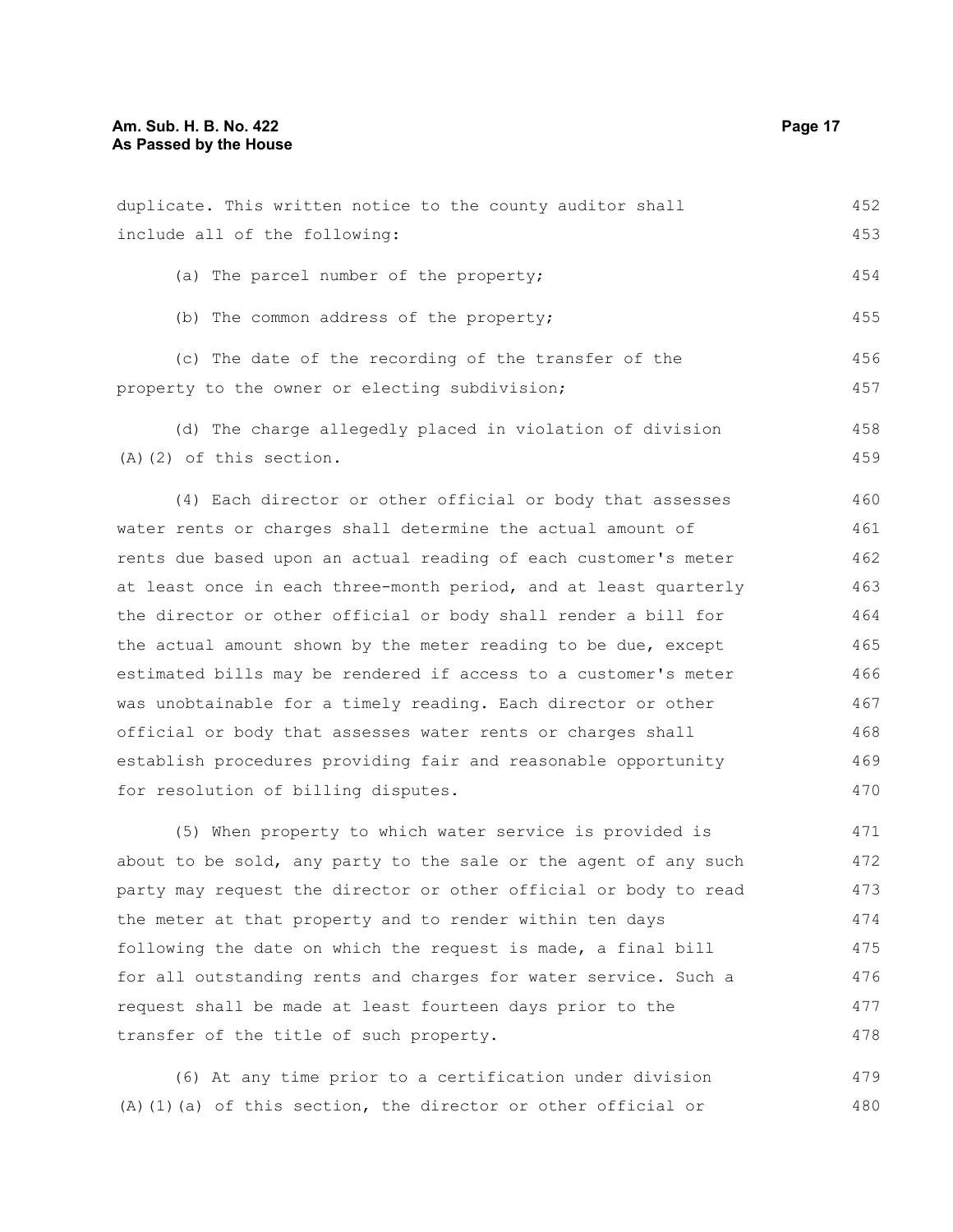#### **Am. Sub. H. B. No. 422 Page 18 As Passed by the House**

body shall accept any partial payment of unpaid water rents or charges, in the amount of ten dollars or more. 481 482

(B)(1) When title to a parcel of land that is subject to any of the actions described in division (A)(1) of this section is transferred to a county land reutilization corporation, any lien placed on the parcel under division (A)(1)(a) of this section shall be extinguished, and the corporation shall not be held liable for unpaid rents or charges in any collection action brought under division (A)(1)(b) of this section, if the rents or charges certified under division (A)(1)(a) of this section or subject to collection under division (A)(1)(b) of this section were incurred before the date of the transfer to the corporation and if the corporation did not incur the rents or charges, regardless of whether the rents or charges were certified, the lien was attached, or the action was brought before the date of transfer. In such a case, the corporation and its successors in title shall take title to the property free and clear of any such lien and shall be immune from liability in any such collection action. 483 484 485 486 487 488 489 490 491 492 493 494 495 496 497 498 499

If a county land reutilization corporation takes title to property before any rents or charges have been certified or any lien has been placed with respect to the property under division (A)(1) of this section, the corporation shall be deemed a bona fide purchaser for value without knowledge of such rents, charges, or lien, regardless of whether the corporation had actual or constructive knowledge of the rents, charges, or lien, and any such lien shall be void and unenforceable against the corporation and its successors in title. 500 501 502 503 504 505 506 507 508

(2) If a lien placed on a parcel is extinguished as provided in division (B)(1) of this section, the municipal 509 510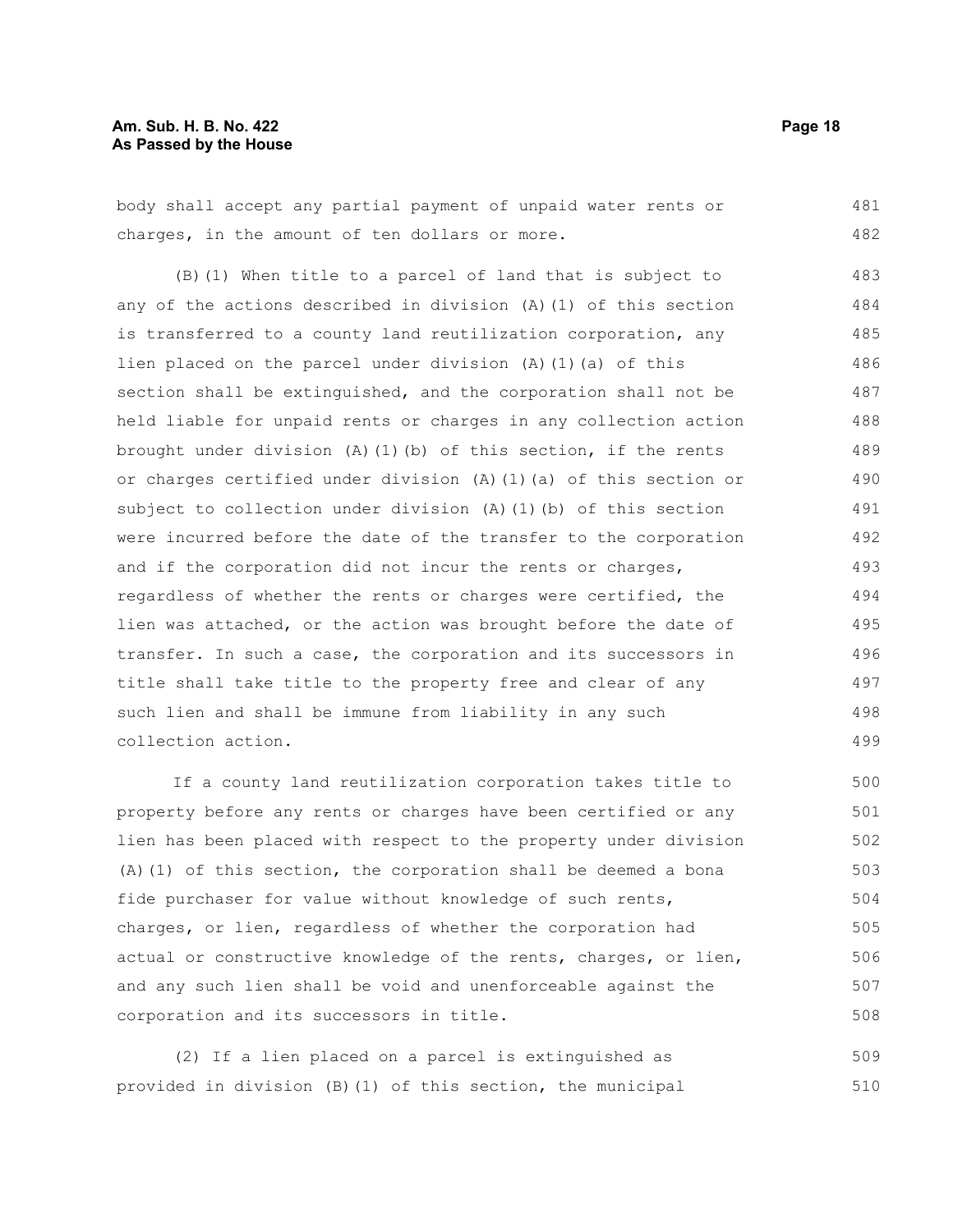corporation may pursue the remedy available under division (A) (1)(b) of this section to recoup the rents and charges incurred with respect to the parcel from any owner, tenant, or other person liable to pay such rents and charges. 511 512 513 514

 **Sec. 743.041.** (A) The director of public service or any other city official or body authorized by charter shall provide notice to the property owner about the placement of a lien on the owner's property before the county auditor places a lien pursuant to section 743.04 of the Revised Code. The notice shall include a statement informing the owner that the owner may file a lien appeal with the environmental review appeals commission pursuant to section 3745.155 of the Revised Code. 515 516 517 518 519 520 521 522

(B) The director or other official or body shall submit verification to the county auditor that the notice required by this section was provided to the owner. 523 524 525

 **Sec. 3745.15.** For the purposes of sections 3745.15 to 3745.1511 of the Revised Code: 526 527

(A) "Municipal lien" has the same meaning as in section 319.65 of the Revised Code.

(B) "Property owner," "municipal services," "municipal services provider," and "municipal authority" have the same meanings as in section 701.20 of the Revised Code. 530 531 532

(C) "Tenant" has the same meaning as in section 5321.01 of the Revised Code. 533 534

 **Sec. 3745.151.** (A) The environmental review appeals commission shall hear appeals regarding improper billing complaints for municipal services if all of the following apply: 535 536 537

(1) The complainant has previously filed an improper 538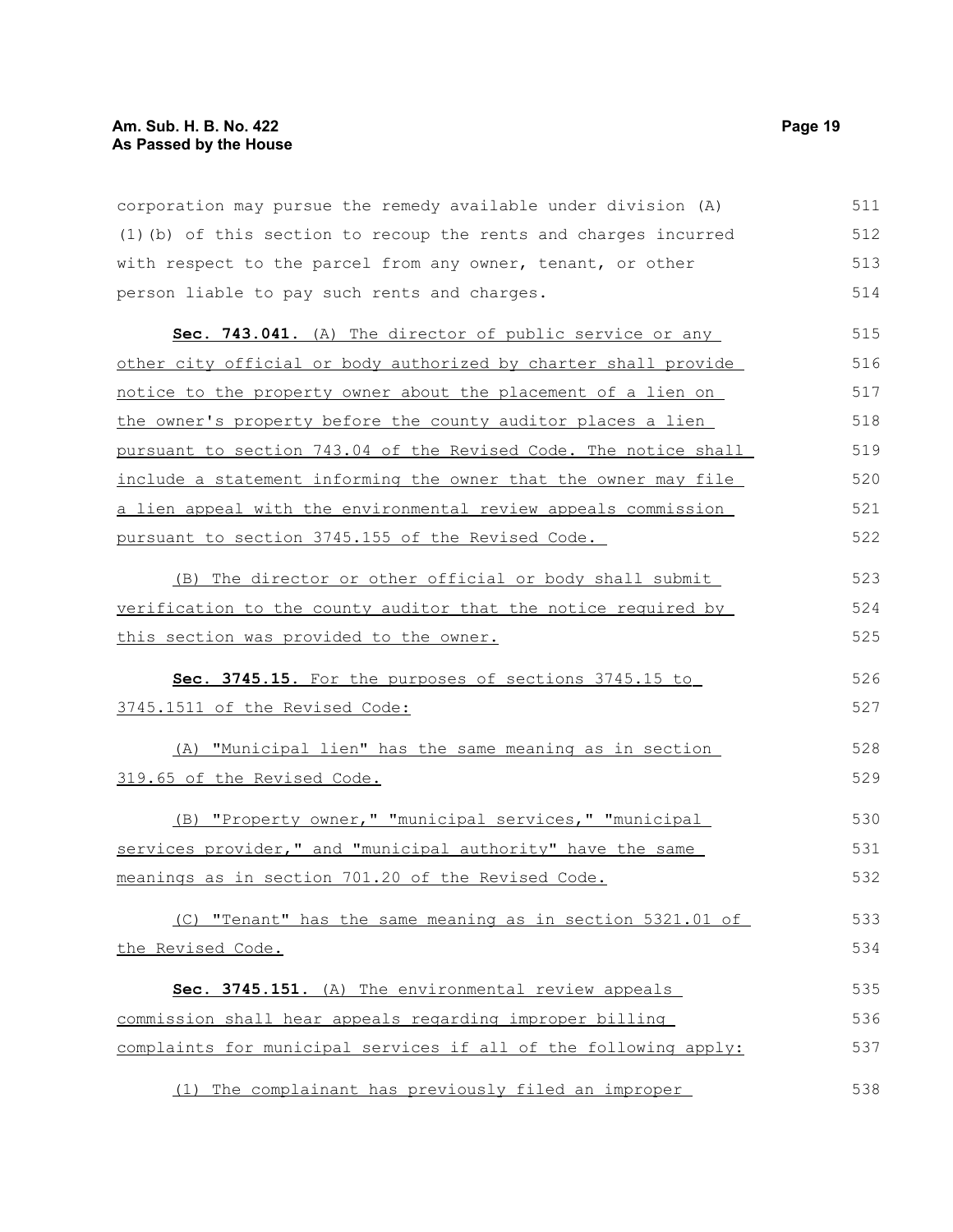| billing complaint with a municipal services provider.         | 539 |
|---------------------------------------------------------------|-----|
| (2) The complaint has not been resolved to the                | 540 |
| satisfaction of the complainant.                              | 541 |
| (3) The amount in dispute is equal to or exceeds three        | 542 |
| hundred dollars.                                              | 543 |
| (B) The commission shall hear appeals from property owners    | 544 |
| in cases where a tenant who is financially responsible for    | 545 |
| paying for municipal services failed to make payment for such | 546 |
| and the property owner was held responsible as a result.      | 547 |
| (C) The commission shall not hear appeals of the              | 548 |
| reasonableness of the rates, charges, or rents set by the     | 549 |
| municipal authority for municipal services.                   | 550 |
| Sec. 3745.152. (A) The environmental review appeals           | 551 |
| commission shall adopt rules regarding appeals for improper   | 552 |
| billing complaints for municipal services, including the      | 553 |
| following:                                                    | 554 |
| (1) A procedure by which complaints will be evaluated, to     | 555 |
| determine whether a hearing is warranted;                     | 556 |
| (2) Hearing procedures and processes;                         | 557 |
| (3) Standards by which the commission will make decisions     | 558 |
| resolving complaints.                                         | 559 |
| (B) The commission is not subject to Chapter 119. of the      | 560 |
| Revised Code in adopting rules under this section.            | 561 |
| Sec. 3745.153. The environmental review appeals commission    | 562 |
| shall create a hotline to do the following:                   | 563 |
| (A) Allow a person to file an appeal regarding an improper    | 564 |
| billing complaint for municipal services.                     | 565 |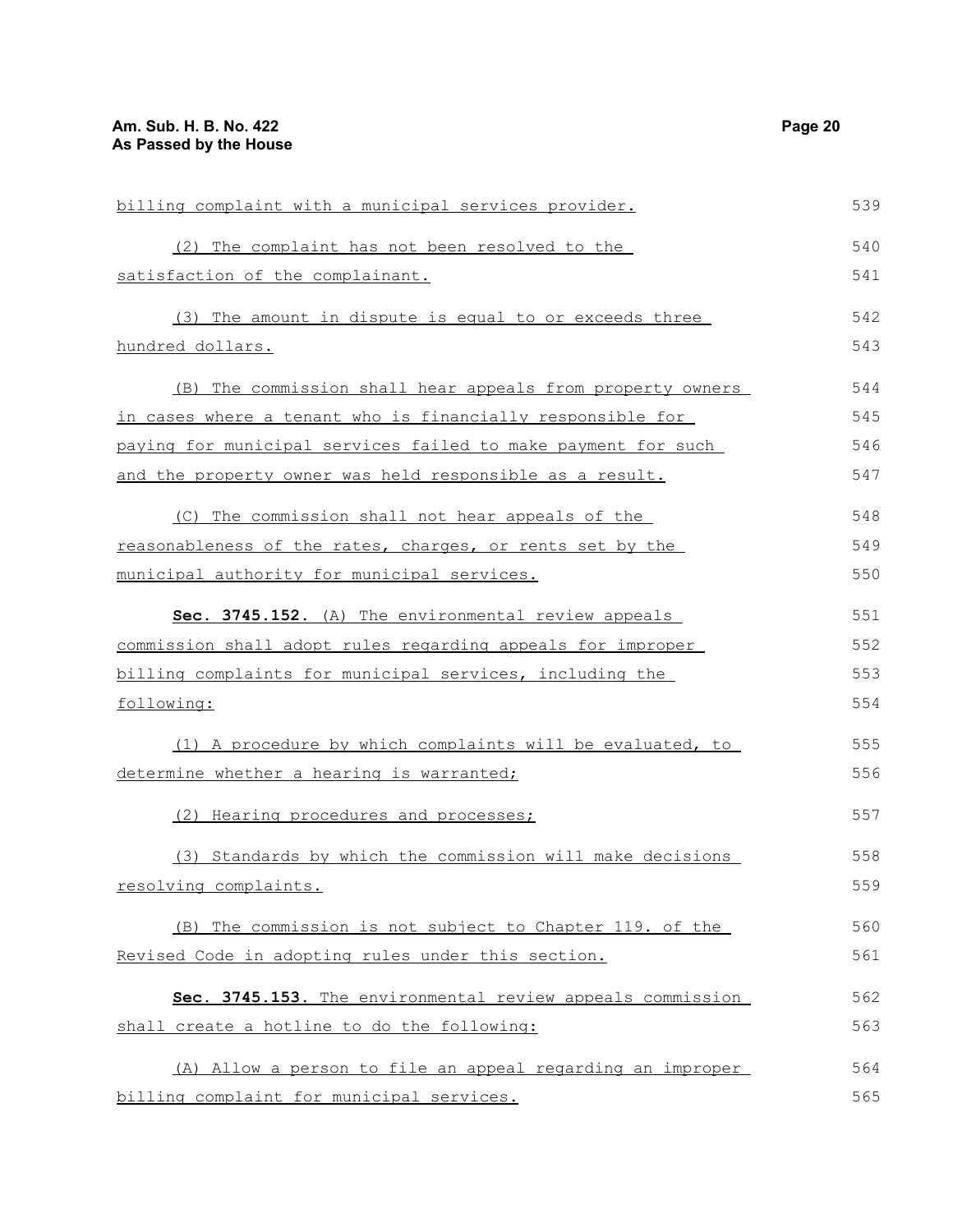| (B) Provide information regarding filing an appeal                | 566 |
|-------------------------------------------------------------------|-----|
| regarding an improper billing complaint, the appeals process,     | 567 |
| and other related information.                                    | 568 |
| Sec. 3745.154. In connection with an appeal made to the           | 569 |
| environmental review appeals commission regarding an improper     | 570 |
| billing complaint, the commission may access and review the       | 571 |
| billing details and histories of a person who contracts to        | 572 |
| <u>receive municipal services for the purposes of identifying</u> | 573 |
| unpaid rates or charges.                                          | 574 |
| Sec. 3745.155. A person that receives notice from a               | 575 |
| municipal authority of a municipal lien being placed on that      | 576 |
| person's property may file an appeal of the municipal lien with   | 577 |
| the environmental review appeals commission.                      | 578 |
| Sec. 3745.156. The environmental review appeals commission        | 579 |
| shall hear all municipal lien appeals. The commission has         | 580 |
| exclusive original jurisdiction over the appeals.                 | 581 |
| Sec. 3745.157. The environmental review appeals commission        | 582 |
| shall adopt rules governing hearing procedures for appeals of     | 583 |
| municipal liens consistent with division (D) of section 3745.04   | 584 |
| of the Revised Code and sections 3745.03, 3745.05, and 3745.06    | 585 |
| of the Revised Code.                                              | 586 |
| Sec. 3745.158. The environmental review appeals commission        | 587 |
| shall find for the owner of the property in an appeal of a        | 588 |
| municipal lien if the commission determines both of the           | 589 |
| following:                                                        | 590 |
| (A) The unpaid rents, rates, or charges did not arise             | 591 |
| pursuant to a service contract made directly with the owner.      | 592 |
| (B) The owner did not occupy the property served by the           | 593 |
| service contract.                                                 | 594 |